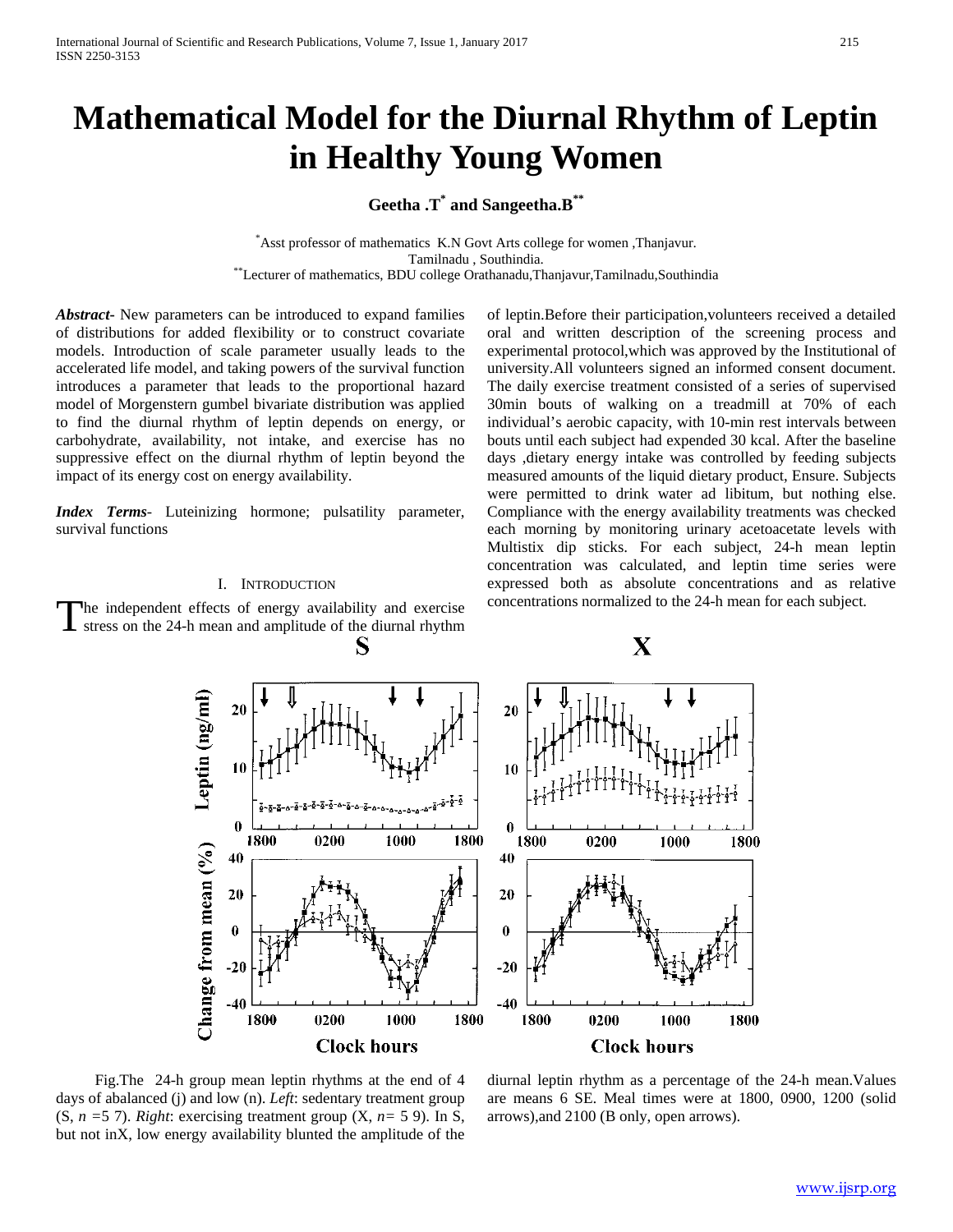The resulting two time series for each subject were analyzed by cosinor rhythmometry with the assumption of a period of 24 h. All leptin parameters were calculated from the raw leptin data and not from the fitted cosinor curve. The acrophase and nadir were defined as the maximum and minimum leptin concentrations, respectively. Amplitude was defined as one half of the difference between the acrophase and the nadir.

 Figure shows the leptin profiles measured during the 24-h frequent blood sampling period. The profiles are presented separately as concentrations and as percentage changes from each individual's 24-h mean. Profiles for balanced and low energy availability treatments are plotted together for comparison. Table presents summary statistics for the profiles shown in Fig.

|                                       |                         | Sedentary (S)                                    |                                                       | Exercise $(X)$                                   |                                                           |
|---------------------------------------|-------------------------|--------------------------------------------------|-------------------------------------------------------|--------------------------------------------------|-----------------------------------------------------------|
|                                       | Units                   | <b>Balanced</b>                                  | L effect                                              | <b>Balanced</b>                                  | L effect                                                  |
| Leptin concentrations                 |                         |                                                  |                                                       |                                                  |                                                           |
| 24-h Mean                             | ng/ml<br>$\%$           | $14.3 \pm 1.8$                                   | $-10.5 \pm 1.6$ ‡<br>$-72 \pm 3\%$ ‡                  | $15.0 \pm 1.8$                                   | $-8.2 \pm 1.4$<br>$-53 \pm 3\%$ *‡                        |
| At acrophase<br>At nadir<br>Amplitude | ng/ml<br>ng/ml<br>ng/ml | $18.7 \pm 2.3$<br>$9.5 \pm 1.1$<br>$4.6 \pm 0.7$ | $-14.4 \pm 2.0$<br>$-6.5 \pm 1.0$<br>$-3.9 \pm 0.6$ ‡ | $19.6 \pm 2.3$<br>$8.9 \pm 2.3$<br>$4.6 \pm 0.6$ | $-10.8 \pm 1.9$ ‡<br>$-5.1 \pm 0.8$ ‡<br>$-2.8 \pm 0.6$ † |
| % Change from 24-h mean               | $\%$                    |                                                  | $-85 \pm 31$                                          |                                                  | $-58 \pm 6*$                                              |
| At acrophase<br>At nadir<br>Amplitude | %<br>%<br>$\%$          | $30 + 2$<br>$-34 \pm 3$<br>$32 + 2$              | $-17 \pm 3$ t<br>$13 + 5$<br>$-15 \pm 4$ †            | $31 + 2$<br>$-31 \pm 2$<br>$31 \pm 2$            | $0 + 4*$<br>$8 + 21$<br>$-4 \pm 3*$                       |

Table Leptin parameters after balanced energy availability treatments and effects of low energy availability

All values are means  $\pm$  SE. Effects of low energy availability by exercise expenditure less than effects by dietary restriction: \*  $P$  < 0.05. Effects of low energy availability (L effects = low energy availability values - balanced energy availability values):  $\uparrow P < 0.01$ ,  $\uparrow P < 0.001$ .

Comparing exercising women  $(X)$  to sedentary women  $(S)$ at the same energy availabilities revealed that exercise stress had no suppressive effect on either the 24-h mean (*P* >0.2) or the amplitude  $(P > 0.3)$  of the diurnal leptin rhythm. As mentioned above, however, the unexpectedly excessive rises in leptin during the afternoon of the 2nd day of sampling were smaller in the exercising than in the sedentary women.

 Comparing women receiving low energy availability treatments with themselves when they received balanced energy availability treatments revealed that low energy availability strongly suppressed both the 24-h mean and amplitude of the diurnal rhythm of leptin . Low energy availability blunted the amplitude of the leptin rhythm by 10% in all seven sedentary women, and cosinor rhythm analysis was unable to detect a significant rhythm in two of the women . By contrast, the rhythm was maintained in all nine of the exercising women during the low energy availability treatment , and the amplitude was blunted by 10% in only two. Thus there was an interaction between energy availability and exercise stress on both the 24-h mean and amplitude of the diurnal leptin rhythm . This interaction was due to the greater suppression of both the 24-h mean and amplitude of leptin in the sedentary women by low energy availability.

 The diurnal rhythm of leptin displayed by the women in this experiment after the balanced energy availability treatments in figure was similar to the rhythms observed in other groups who consumed their diets as oral meals .As in some other experiments however, leptin levels were much higher at the end of the 24-h frequent blood sampling period than at the beginning because of an excessive rise in leptin during the afternoon of the 2nd day of our 24-h frequent blood sampling period in figure probably as an artifact of our feeding schedule. Throughout the treatment period, we controlled energy availability on a 24-h clock from 0800 to 0800, but the frequent blood sampling period was scheduled from 1700 to 1700. During the frequent blood sampling, we administered the balance of the first day's food between 1700 and midnight, in keeping with the feeding schedule during the treatment period, but we administered the entire next day's food between 0900 and 1200, causing an unusually strong drive for leptin secretion in the afternoon. Exercise stress had no suppressive effect on either the 24-h mean or amplitude of the diurnal rhythm of leptin.

#### II. MATHAMATICAL MODEL

 New parameters can be introduced to expand families of distributions for added flexibility or to construct covariate models. Introduction to scale parameter usually leads to the accelerated life model, and taking powers of the survival function introduces a parameter that leads to the proportional hazard model. Marshall and Olkin (1997) introduced a method of obtaining an extended family of distributions including one more parameter. For a random variable with a distribution function

 $F(x)$  and survival function  $F(x)$ , we can obtain a new family of distribution functions called univariate Marshall-Olkin family having cumulative distribution  $G(x)$  given by

$$
G(x) =
$$
  

$$
\frac{F(x)}{\alpha + (1 - \alpha)F(x)}; -\infty < x < \infty; 0 < \alpha < \infty
$$

Then the corresponding survival function is

$$
\overline{G}(x) = \frac{\alpha F(x)}{1 - (1 - \alpha)\overline{F}(x)}; -\infty < x < \infty; 0 < \alpha < \infty
$$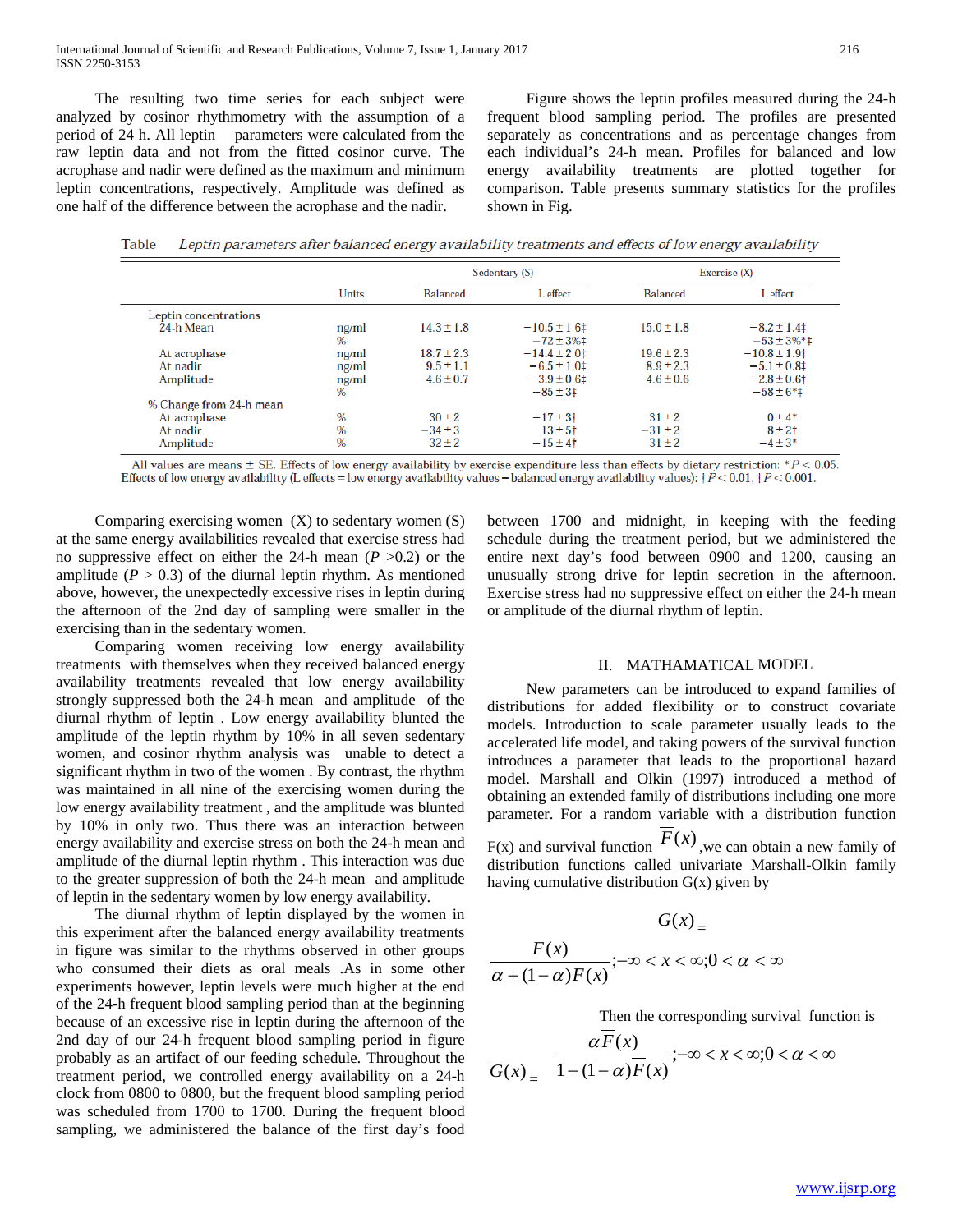International Journal of Scientific and Research Publications, Volume 7, Issue 1, January 2017 217 ISSN 2250-3153

 This new family involves an additional parameter α. In bivariate case if (X,Y)be a random vector with joint survival function  $F(x, y)$ , then

$$
G(x,y)_{=}
$$

 $\frac{F(x, y)}{(1 - \alpha)F(x, y)}$ ;- $\infty < x < \infty$ ;- $\infty < y < \infty$ ;0 <  $\alpha < \infty$ .  $F(x, y)$ <br>  $\alpha + (1 - \alpha)F(x, y)$ ;  $-\infty < x < \infty$ ;  $-\infty < y < \infty$ ;  $0 < \alpha$ 

 Constitute Marshall –Olkin bivariate family of distributions. The new parameter  $\alpha$  results in added flexibility of distributions and influence the reliability properties.

 Consider the brvariate exponential distribution of Gumbe(1960) with joint cumulative distribution function.

$$
F(x_1, x_2) = 1 - e^{-x_1} - e^{-x_2} + e^{-(x_1^m + x_2^m)^{\frac{1}{m}}}, x_1, x_2 > 0, m \ge 1
$$

 The survival function of the Morgenstern Gumbel bivariate distribution can be obtained as

 $F(x_1, x_2) = e^{-\left(x_1^m + x_2^m\right)\frac{1}{m}}$ 1  $_1$ ,  $\lambda_2$  $(x_1, x_2) = e^{-\left(x_1^m + x_2^m\right)}$ 

Consider the survival function  $F$ . The new family of survival functions is constructed using Marshall-Olkin method by taking

$$
\overline{G}(x;\alpha) = \frac{\alpha \overline{F}(x)}{1 - (1 - \alpha)\overline{F}(x)}; 0 < \alpha < \infty
$$

When  $\alpha = 1$ , we get  $\overline{G}$  =  $\overline{F}$ 

 Marshall – Olkin Gumbel bivariate exponential distribution can be written as

$$
\overline{G}(x_1; x_2) = \frac{\alpha \overline{F}(x_1, x_2)}{1 - (1 - \alpha) \overline{F}(x_1, x_2)}; \alpha > 0, x_1 > 0, x_2 > 0
$$

$$
=\frac{ce^{-(x_1^m+x_2^m)^{\frac{1}{m}}}}{1-(1-\alpha)e^{-(x_1^m+x_2^m)^{\frac{1}{m}}}}
$$

When  $\alpha = 1$ , it easily follows that  $\overline{G} = \overline{F}$ From these we get

$$
\overline{G}_{x_1}(x_1) = \frac{\alpha e^{-x_1}}{1 - (1 - \alpha)e^{-x_1}}; \alpha > 0, x_1 > 0
$$

And

$$
\overline{G}_{X_2}(x_2) = \frac{\alpha e^{-x_2}}{1 - (1 - \alpha)e^{-x_2}}; \alpha > 0, x_2 > 0
$$

 There are univariate Marshall-Olkin exponential distributions

 Theorem 7.2.1 Let N be a geometric random variable with  $p(N=n)=pq^{n-1}$ ,

$$
N=1,2...,0
$$

Consider a sequence  $\{(X_i, Y_i), i \geq 1\}$  of  $i_i$  and random variables with common survival function  $F(x, y)$ , N and  $(U_N = \min_{1 \le i \le N} X_i$ <br>(X<sub>i</sub>,Y<sub>i</sub>), are independent for all  $i \ge 1$ . Let and  $V_N = \min_{1 \le i \le N} Y_i$ 

. Then the random vector  $(U_N, V_N)$  is distributed as Marshall – Olkin Gumbel

Exponential(MOGE  $(m, p)$ ) if and only if  $(X_i, Y_i)$ , has the Gumbel bivariate distribution with parameter m.

Proof. Let  $S(x, y)$ , be the survival function of  $(U_N, V_N)$ . By definition

$$
\overline{S}(x,y) = \mathbf{P}(U_N > x, V_N > y)
$$
\n
$$
= \sum_{i=1}^n \left( \overline{F}(x, y) \right)^n p q^{n-1}
$$

$$
= \frac{p\overline{F}(x, y)}{1 - (1 - p)\overline{F}(x, y)}
$$

 $m + v^m$  *m*  $m + v^m$  *m*  $x^m + y$  $x^m + y$ *p e pe* 1 1  $(x^m+y^m)$  $(x^m+y^m)$  $1 - (1 - p)e^{-(x^m + 1)}$  $-(x^m +$  $- (1 -$ 

 $\rightarrow$  MOBGE(*m*,*p*)

Conversely let( $U_N$ ,  $V_N$ ) has MOGE(*m,p*)distribution. Then solving the equation was get.

=

$$
\frac{p\overline{F}(x, y)}{1-(1-p)\overline{F}(x, y)} = \frac{pe^{-(x^m+y^m)^{\frac{1}{m}}}}{1-(1-p)e^{-(x^m+y^m)^{\frac{1}{m}}}}
$$

[www.ijsrp.org](http://ijsrp.org/)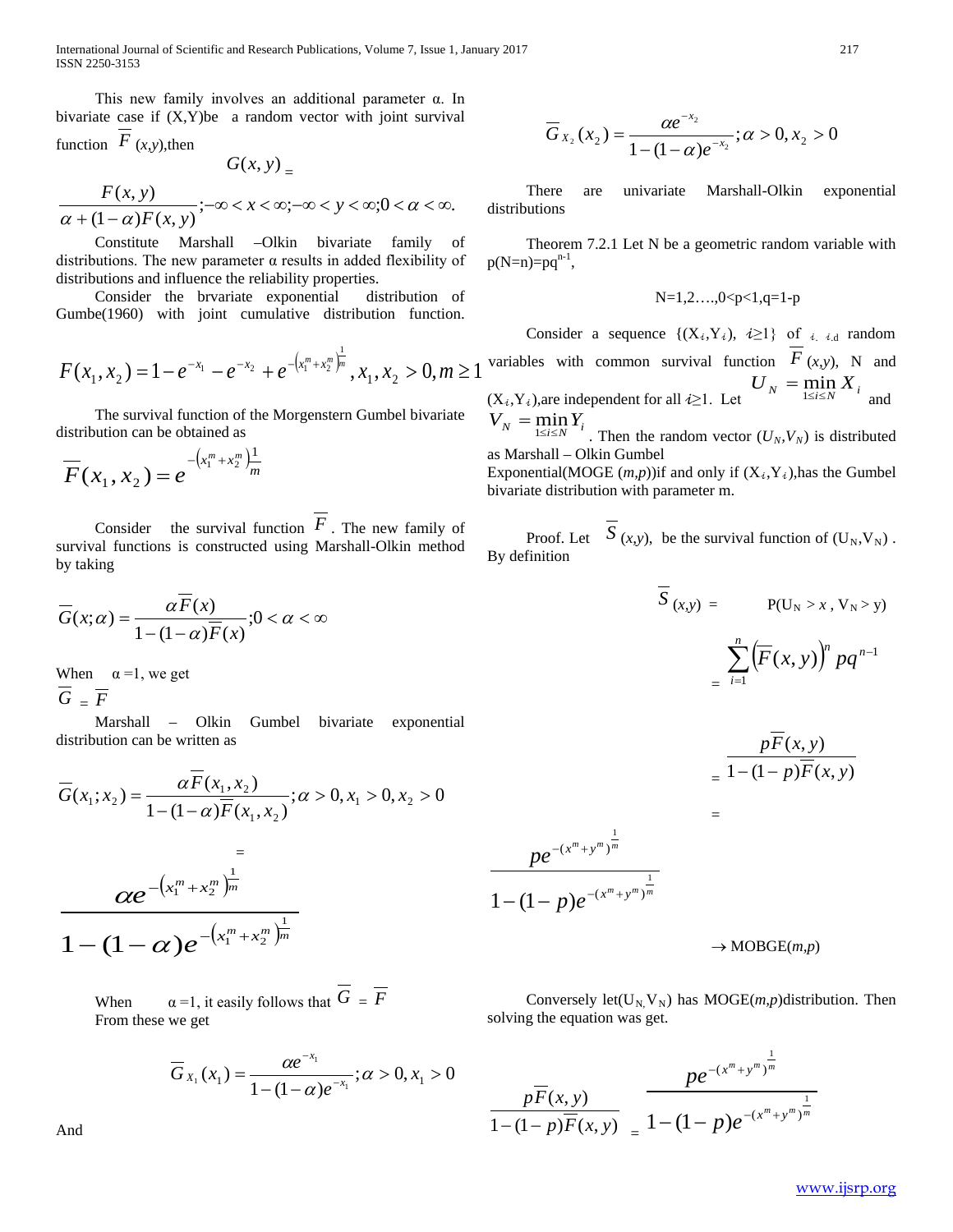Then we get,

$$
\overline{F}(x, y) = e^{-\left(x^m + y^m\right)^{\frac{1}{m}}}
$$

 Which is the survival function of the Morgenstern Gumbel exponential distribution with parameter m.

## **Leptin level in sedentary treatment group**

| $X_1$ | $X_2$ | $\overline{G}(X_1,X_2)$ |
|-------|-------|-------------------------|
| 0.1   | 0.4   | 0.418469                |
| 0.7   | 1.2   | 0.129825                |
| 1.5   | 1.7   | 0.061828                |
| 2     | 2.2   | 0.033297                |
| 2.6   | 3     | 0.017632                |



**Leptin level in exercising treatment group**

| $X_1$ | $X_2$ | $\overline{G}(X_1,X_2)$ |
|-------|-------|-------------------------|
| 0.1   | 0.4   | 0.538496                |
| 0.7   | 1.2   | 0.039567                |
| 1.5   | 1.7   | 0.097089                |
| ာ     | 2.2   | 0.053288                |
| 2.6   |       | 0.022881                |



**Mean for leptin in sedentary treatment group**

| $X_1$ | $X_2$ | $\overline{G}(X_1,X_2)$ |  |
|-------|-------|-------------------------|--|
|       |       |                         |  |
|       |       |                         |  |
| 0.1   | 0.4   | 0.700207                |  |
| 0.7   | 1.2   | 0.318379                |  |
| 1.5   | 1.7   | 0.161762                |  |
| ◠     | 2.2   | 0.089550                |  |
| 2.6   | っ     | 0.038154                |  |



# **Mean for leptin in exercising treatment group**

| $X_1$ | $X_2$ | $\overline{G}(X_1,X_2)$ |
|-------|-------|-------------------------|
| 0.1   | 0.4   | 0.689103                |
| 0.7   | 1.2   | 0.286986                |
| 1.5   | 1.7   | 0.129572                |
| 2     | 2.2   | 0.259413                |
| 2.6   | 2     | 0.223891                |